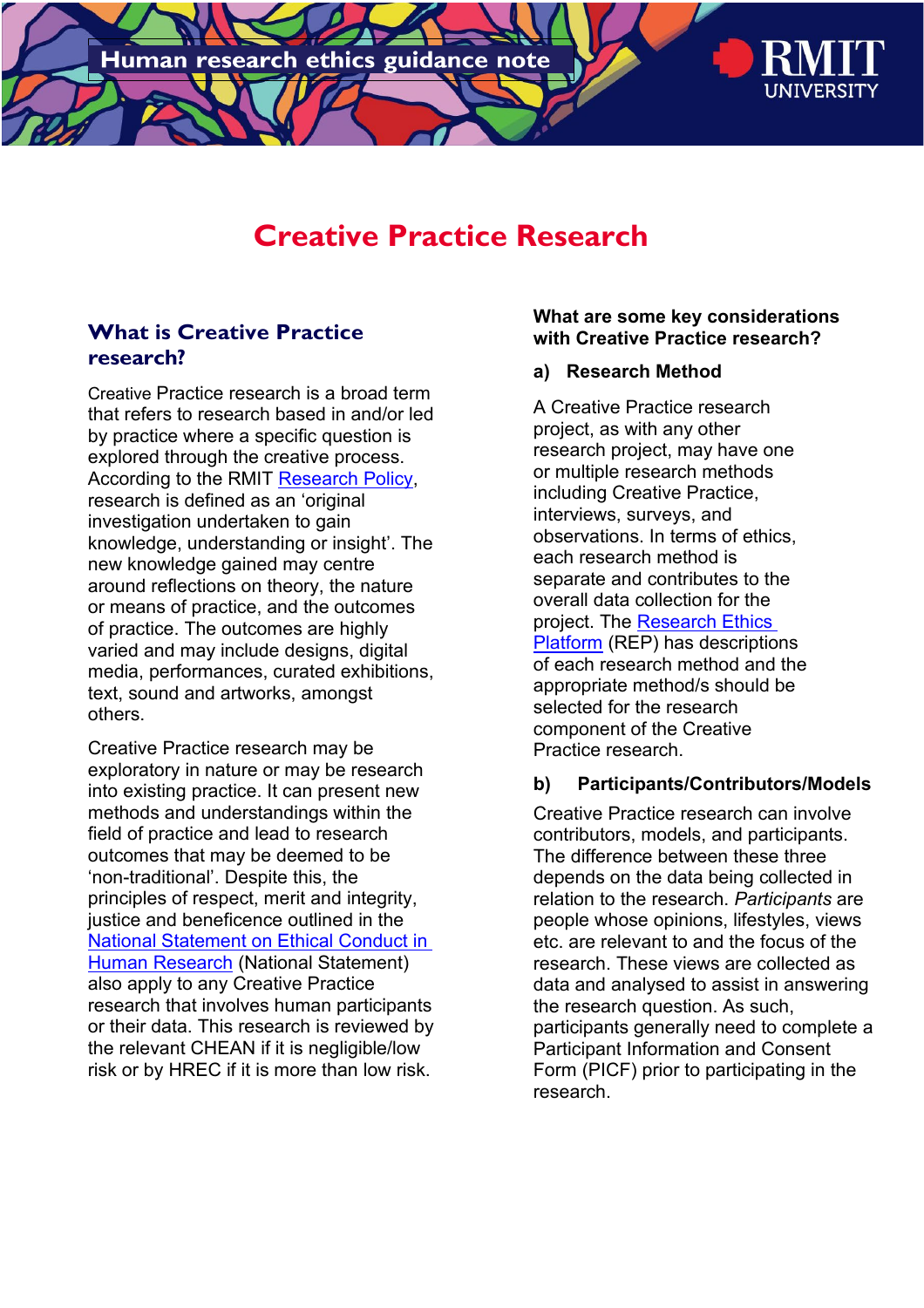*Contributors* and *models* are defined as people whose opinions, lifestyles, personal background, history or any other personal trait or opinion are not relevant to the research. Their contribution may support the research or contribute to it in a professional manner, but it is not the focus of the research. This contribution should be agreed upon via a memorandum of understanding or contract. Contributors and models can also be participants, but their respective roles need to be clearly distinguished and outlined.

For Creative Practice research, considerations include:

- Determine whether people involved in the project are contributors, models or participants.
- What level of consent and/or agreement is required for each group.
- What data is being collected and how it will be managed.

## **c) Data collection and management**

'Data' refers to any information that is collected from participants to be analysed and that contributes to answering the research question. This may include survey results, interview responses, creative outputs, and notes. The [RMIT](https://policies.rmit.edu.au/document/view.php?id=86)  [Research Data Management Procedure](https://policies.rmit.edu.au/document/view.php?id=86) outlines the responsibilities of researchers with respect to research data management in accordance with [Australian Code for the](https://www.nhmrc.gov.au/about-us/publications/australian-code-responsible-conduct-research-2018)  [Responsible Conduct of Research \(2018\).](https://www.nhmrc.gov.au/about-us/publications/australian-code-responsible-conduct-research-2018)

Researchers have a responsibility to retain clear, accurate and complete records of all research including research data and primary materials to a sufficient standard that allows for verification and/or reproduction of research by others. For Creative Practice research, considerations include:

How will data be collected from participants and how will it be stored, particularly with creative outputs?

- How will informed consent be recorded and retained for the retention period?
- What data will be collected to ensure that clear, accurate and complete records are retained that will enable research to be verified or replicated?
- How will data be shared amongst the research team, particularly with audio, visual, or media outputs?

#### **d) Voluntary and informed consent**

Voluntary and informed consent flows from the principle of respect for human beings includes respect for their capacity to make their own decisions, such as **not to participate.** Participants must be appropriately informed of the research before consenting to participate.

In Creative Practice, consent can be difficult to obtain or impractical, particularly if participants are part of an audience, so consideration needs to be given to how consent will be obtained, if it will be obtained or if a waiver of consent is warranted. Chapter 2.3 of the National Statement provides details about when a waiver of consent can be considered. Some considerations include:

- Whether signing and returning a consent form is the most appropriate method of obtaining consent.
- Protocol for how the researcher will determine capacity to give consent and verify participant inclusion criteria.
- How participants will be informed of the research and consent will be recorded.
- How participants can withdraw their consent.

#### **e) Level of risk**

Researchers are responsible for assessing the risk level of their proposed research activity and determining if anticipated benefits of the research outweigh the risks associated with it.